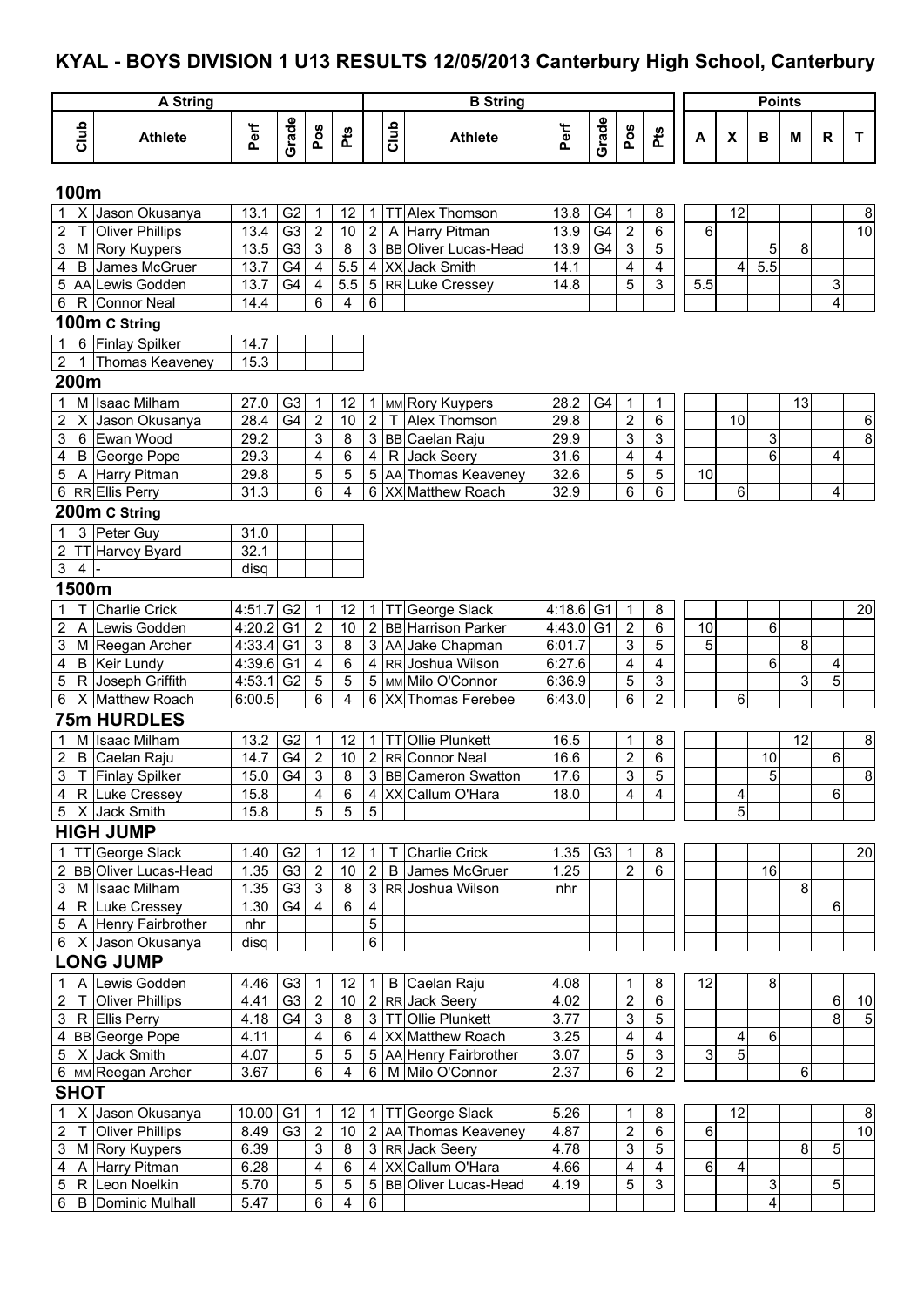# **KYAL - BOYS DIVISION 1 U13 RESULTS 12/05/2013 Canterbury High School, Canterbury**

|                |               | A String               |       |       |                |      |                |      | <b>B</b> String                                                              |       | <b>Points</b> |                |     |   |    |    |   |             |    |
|----------------|---------------|------------------------|-------|-------|----------------|------|----------------|------|------------------------------------------------------------------------------|-------|---------------|----------------|-----|---|----|----|---|-------------|----|
|                |               |                        |       |       |                |      |                |      |                                                                              |       |               |                |     |   |    |    |   |             |    |
|                | Club          | <b>Athlete</b>         | Perf  | Grade | Pos            | مُّخ |                | Glub | <b>Athlete</b>                                                               | Perf  | Grade         | Pos            | Pts | A | X  | B  | M | $\mathbf R$ |    |
|                | <b>HAMMER</b> |                        |       |       |                |      |                |      |                                                                              |       |               |                |     |   |    |    |   |             |    |
| $\mathbf{1}$   | B             | Dominic Mulhall        | 12.49 |       | 1              | 12   | 1              |      |                                                                              |       |               |                |     |   |    | 12 |   |             |    |
| 2 <sub>1</sub> |               | R Leon Noelkin         | 10.56 |       | 2              | 10   | 2              |      |                                                                              |       |               |                |     |   |    |    |   | 10          |    |
| 3 <sup>1</sup> |               | X Thomas Ferebee       | ndr   |       | 3              |      | 3              |      |                                                                              |       |               |                |     |   |    |    |   |             |    |
|                |               | 4   TT Ollie Plunkett  | ndr   |       | 3              |      | 4              |      |                                                                              |       |               |                |     |   |    |    |   |             |    |
|                |               | <b>JAVELIN</b>         |       |       |                |      |                |      |                                                                              |       |               |                |     |   |    |    |   |             |    |
|                |               | Giddy Goldring         | 25.58 | G4    | 1              | 12   |                |      | 1 RR Joseph Griffith                                                         | 17.84 |               | 1              | 8   |   |    |    |   | 8           | 12 |
| $\overline{2}$ | B             | James McGruer          | 23.29 | G4    | $\overline{2}$ | 10   | 2 <sub>1</sub> |      | TT Harvey Byard                                                              | 16.38 |               | $\overline{c}$ | 6   |   |    | 10 |   |             | 6  |
| 3              |               | R Leon Noelkin         | 19.55 |       | 3              | 8    |                |      | 3 BB Cameron Swatton                                                         | 14.75 |               | 3              | 5   |   |    | 5  |   | 8           |    |
| $\overline{4}$ |               | X Thomas Ferebee       | 10.48 |       | 4              | 6    |                |      | 4   XX Callum O'Hara                                                         | 7.80  |               | 4              | 4   |   | 10 |    |   |             |    |
|                |               | 5   M Milo O'Connor    | ndr   |       | 5              |      | 5              |      |                                                                              |       |               |                |     |   |    |    |   |             |    |
|                |               | 4x100m RELAYS          |       |       |                |      |                |      |                                                                              |       |               |                |     |   |    |    |   |             |    |
|                | B             |                        |       |       |                |      |                |      | BLACK & BROM H AC Oliver Lucas-Head, Caelan Raju, George Pope, James McGruer | 55.9  |               | 1              | 12  |   |    | 12 |   |             |    |
| $\overline{2}$ |               | <b>ITONBRIDGE AC 1</b> |       |       |                |      |                |      | Oliver Phillips, Finlay Spilker, Alex Thomson, Ewan Wood                     | 57.5  |               | $\overline{2}$ | 10  |   |    |    |   |             | 10 |
| 3 <sup>1</sup> |               | M MED & MAID AC        |       |       |                |      |                |      | Reegan Archer, Isaac Milham, Rory Kuypers, Milo O'Connor                     | 58.7  |               | 3              | 8   |   |    |    | 8 |             |    |
| $\overline{4}$ |               | X BEXLEY AC            |       |       |                |      |                |      | Matthew Roach, Thomas Ferebee, Jason Okusanya, Jack Smith                    | 59.3  |               | 4              | 6   |   | 6  |    |   |             |    |
| 5 <sup>1</sup> |               | R ITHANET AC           |       |       |                |      |                |      | Ellis Perry, Luke Cressey, Jack Seery, Connor Neal                           | 59.5  |               | 5              | 5   |   |    |    |   | 5           |    |
| 6              |               | A ASHFORD AC 1         |       |       |                |      |                |      | Lewis Godden, Thomas Keaveney, Henry Fairbrother, Harry Pitman               | 59.8  |               | 6              | 4   | 4 |    |    |   |             |    |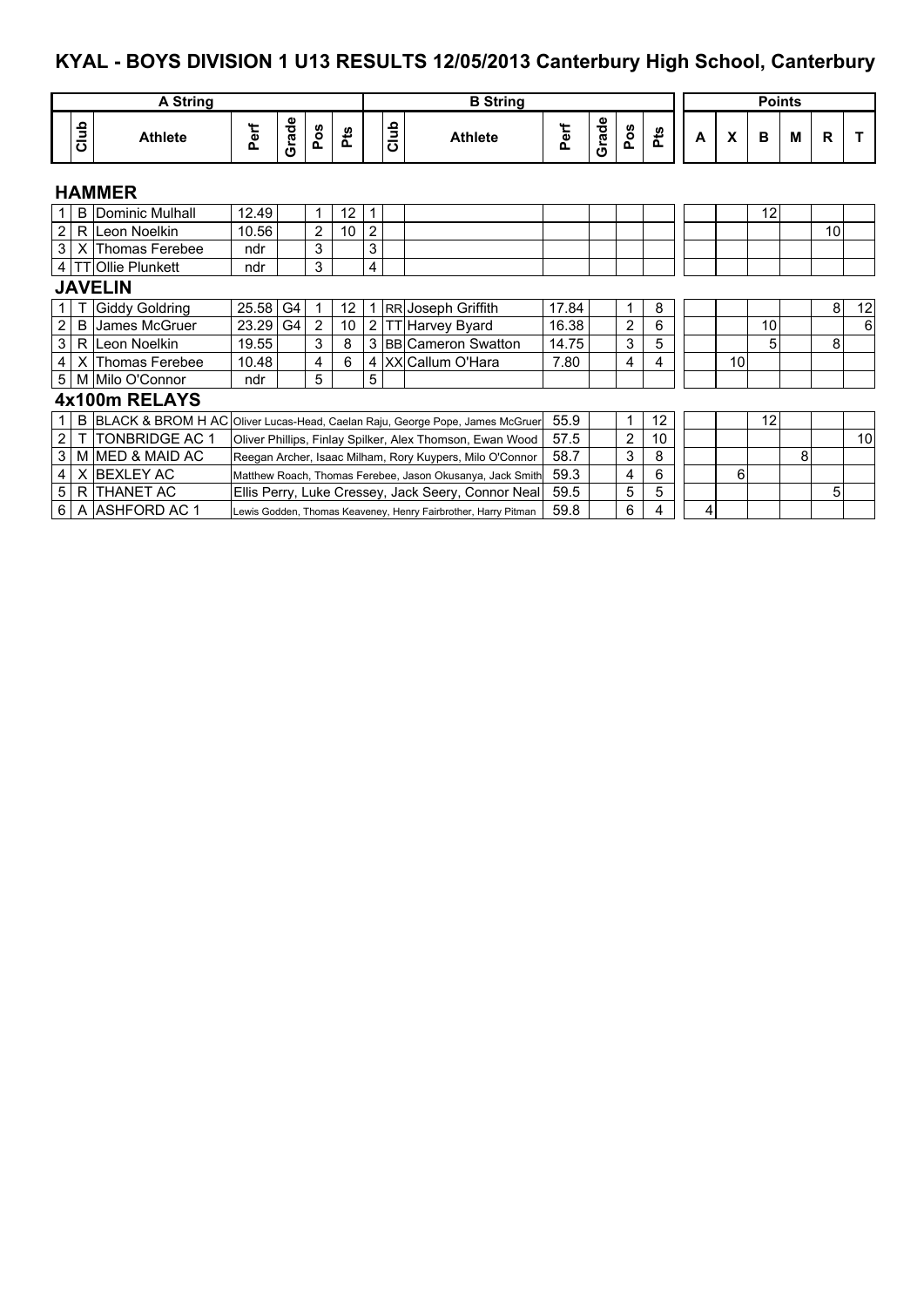### **KYAL - BOYS DIVISION 1 U15 RESULTS 12/05/2013 Canterbury High School, Canterbury**

|                                                    |                                             | <b>B</b> String           |                      |                     |                     |                |      |                                            |              |                |                         | <b>Points</b>       |    |                           |    |                |    |                 |
|----------------------------------------------------|---------------------------------------------|---------------------------|----------------------|---------------------|---------------------|----------------|------|--------------------------------------------|--------------|----------------|-------------------------|---------------------|----|---------------------------|----|----------------|----|-----------------|
| Club                                               | <b>A String</b><br><b>Athlete</b>           | Perf                      | Grade                | Pos                 | Pts                 |                | Club | <b>Athlete</b>                             | Perf         | Grade          | Pos                     | Pts                 | A  | $\boldsymbol{\mathsf{x}}$ | B  | M              | R  | T               |
| 200m                                               |                                             |                           |                      |                     |                     |                |      |                                            |              |                |                         |                     |    |                           |    |                |    |                 |
| $\mathsf{X}$<br>1                                  | Cameron Lyttle                              | 23.3                      | G <sub>1</sub>       | 1                   | 12                  |                |      | 1 XX Moses Aregbesola                      | 25.0         | G <sub>4</sub> | 1                       | 8                   |    | 20                        |    |                |    |                 |
| $\overline{2}$<br>Τ                                | Joe Fuggle                                  | 24.5                      | G3                   | $\mathbf 2$         | 10                  |                |      | 2 TT Henry Marshall                        | 25.1         | G4             | $\overline{c}$          | 6                   |    |                           |    |                |    | 16              |
| 3                                                  | A Peter Banks                               | 24.7                      | G <sub>3</sub>       | 3                   | $\bf 8$             | 3              |      | <b>B</b> Korede Osinibi                    | 26.4         |                | 3                       | 5                   | 8  |                           | 5  |                |    |                 |
| 4                                                  | R Philipos Stamatiou                        | 25.7                      |                      | 4                   | 6                   | 4              |      | MM Matthew Venning                         | 26.7         |                | 4                       | 4                   |    |                           |    | 4              | 6  |                 |
| 5                                                  | M Joseph Thurgood                           | 25.9                      |                      | 5                   | $\overline{5}$      | 5              |      | AA Matt Cranfield                          | 26.9         |                | 5                       | 3                   | 3  |                           |    | $\overline{5}$ |    |                 |
|                                                    | 6 BB Daniel Nkukwe                          | 26.3                      |                      | 6                   | 4                   | 6              |      |                                            |              |                |                         |                     |    |                           | 4  |                |    |                 |
|                                                    | 200m C String<br>Joe Saddler                |                           |                      |                     |                     |                |      |                                            |              |                |                         |                     |    |                           |    |                |    |                 |
| 6<br>$\mathbf 1$<br>$\overline{2}$<br>$\mathbf{1}$ | George Maher                                | 25.6<br>$\overline{27.3}$ |                      |                     |                     |                |      |                                            |              |                |                         |                     |    |                           |    |                |    |                 |
| 3 <sup>1</sup>                                     | 2 Ayomikin Olagbaiye                        | 28.2                      |                      |                     |                     |                |      |                                            |              |                |                         |                     |    |                           |    |                |    |                 |
| 300m                                               |                                             |                           |                      |                     |                     |                |      |                                            |              |                |                         |                     |    |                           |    |                |    |                 |
| 1                                                  | X Cameron Lyttle                            | 38.7                      |                      | 1                   | 12                  |                |      | 1 TT Jackson Moffatt                       | 40.9         |                | 1                       | 8                   |    | 12                        |    |                |    | 8               |
| $\overline{\mathsf{I}}$<br>$\overline{c}$          | Joe Fuggle                                  | 39.1                      |                      | $\mathbf 2$         | 10                  |                |      | 2 AA Ben Chapman                           | 44.4         |                | $\overline{\mathbf{c}}$ | 6                   | 6  |                           |    |                |    | 10              |
| 3                                                  | A Peter Banks                               | 39.7                      |                      | 3                   | $\bf 8$             |                |      | 3 xx Ryan Woodbridge                       | 45.6         |                | 3                       | 5                   | 8  | 5                         |    |                |    |                 |
| 4                                                  | M William Milham                            | 40.8                      |                      | 4                   | 6                   |                |      | 4 MM Ryan Maunders                         | 46.0         |                | 4                       | 4                   |    |                           |    | 10             |    |                 |
| $\overline{5}$                                     | <b>B</b> Adefela Lipede                     | 42.2                      |                      | 5                   | 5                   |                |      | 5 BB Ibrahim Sankch                        | 46.0         |                | 5                       | 3                   |    |                           | 8  |                |    |                 |
| 6 <sup>1</sup><br>1500m                            | R Philipos Stamatiou                        | 42.4                      |                      | 6                   | 4                   | 6              |      |                                            |              |                |                         |                     |    |                           |    |                | 4  |                 |
| $\mathbf{1}$                                       | Alaisdair Kinolch                           | 4:24.4                    | G <sub>2</sub>       | 1                   | 12                  |                |      | 1 TT Jamie Goodge                          | 4:28.5       | G <sub>2</sub> | 1                       | 8                   |    |                           |    |                |    | 20              |
| $\overline{c}$                                     | M Jake Berry                                | 4:36.9                    | G <sub>4</sub>       | $\mathbf{2}$        | 10                  |                |      | 2 BB William Pope                          | 4:46.6       | G <sub>4</sub> | $\overline{\mathbf{c}}$ | 6                   |    |                           | 6  | 10             |    |                 |
| 3<br>B                                             | <b>Jake Potter</b>                          | 4:44.6                    | G <sub>4</sub>       | 3                   | 8                   |                |      | 3 MM Lewis Hayward                         | 5:01.6       |                | 3                       | 5                   |    |                           | 8  | 5              |    |                 |
| $\overline{\mathbf{4}}$                            | X Harry Jarvis                              | 5:02.2                    |                      | 4                   | $6\phantom{1}6$     |                |      | 4 XX Okiki Olugunna                        | 5:05.2       |                | 4                       | $\overline{4}$      |    | 10                        |    |                |    |                 |
| 5                                                  | R Frank Webster                             | 5:07.0                    |                      | 5                   | 5                   | 5              |      | RR Robbie Deacon                           | 5:27.6       |                | 5                       | 3                   |    |                           |    |                | 8  |                 |
| 6                                                  | A Ellis Bennett                             | 5:48.8                    |                      | 6                   | 4                   | 6              |      |                                            |              |                |                         |                     | 4  |                           |    |                |    |                 |
|                                                    | 80m HURDLES                                 |                           |                      |                     |                     |                |      |                                            |              |                |                         |                     |    |                           |    |                |    |                 |
| 1                                                  | Scott Thomson                               | 11.9                      | G <sub>1</sub>       | 1                   | 12                  |                |      | 1 AA Jake Timmins                          | 13.1         | G <sub>4</sub> | 1                       | 8                   | 8  |                           |    |                |    | 12              |
| 2<br>$\mathsf{A}$                                  | Cameron Amadee                              | 12.0                      | G <sub>1</sub>       | $\mathbf{2}$        | 10                  |                |      | 2 BB Ibrahim Sankch                        | 13.1         | G4             | $\sqrt{2}$              | 6                   | 10 |                           | 6  |                |    |                 |
| 3<br>4                                             | <b>B</b> Edward Adams<br>X Moses Aregbesola | 13.2<br>13.3              | G4<br>G4             | 3<br>4              | 8<br>$\,6$          | $\mathbf{3}$   |      | TT Calum Laing<br>4   xx   Ryan Woodbridge | 15.2<br>16.5 |                | 3<br>4                  | 5<br>4              |    | 10                        | 8  |                |    | 5               |
| 5                                                  | M Joseph Thurgood                           | 13.7                      |                      | 5                   | 5                   | 5              |      |                                            |              |                |                         |                     |    |                           |    | 5              |    |                 |
|                                                    | <b>HIGH JUMP</b>                            |                           |                      |                     |                     |                |      |                                            |              |                |                         |                     |    |                           |    |                |    |                 |
|                                                    | 1 M Joseph Thurgood                         | 1.75 G1                   |                      | 1                   | 12                  |                |      | 1   TT   Henry Marshall                    | 1.55         | G4             | 1                       | 8                   |    |                           |    | 12             |    | 8 <sup>1</sup>  |
| $\mathbf{2}$                                       | T Joel Champion                             | 1.65                      | G <sub>3</sub>       | $\overline{2}$      | 10 <sup>°</sup>     |                |      | 2 BB Edward Adams                          | 1.45         |                | $\overline{c}$          | 6                   |    |                           | 6  |                |    | $\overline{10}$ |
| 3 <sup>1</sup>                                     | <b>B</b> Asa Andrews                        | 1.55                      | G4                   | $\mathbf{3}$        | 8                   |                |      | 3 AA Ben Chapman                           | 1.25         |                | 3                       | 5                   | 5  |                           | œ. |                |    |                 |
|                                                    | $4   R $ Leon King                          | 1.45                      |                      | $\overline{4}$      | 6                   |                |      | 4 XX Robert Lawrence                       | 1.20         |                | 4                       | 4                   |    | 4                         |    |                | 6  |                 |
|                                                    | 5 A Jake Timmins                            | 1.35<br>1.30              |                      | 5<br>6              | $\overline{5}$<br>4 | 6              |      | 5 RR Jack Shale                            | nhr          |                |                         |                     | 5  | 4                         |    |                |    |                 |
|                                                    | 6 X Harry Jarvis                            |                           |                      |                     |                     |                |      |                                            |              |                |                         |                     |    |                           |    |                |    |                 |
|                                                    | <b>LONG JUMP</b><br>TT Jackson Moffatt      |                           |                      |                     |                     |                |      | Joel Champion                              |              |                |                         |                     |    |                           |    |                |    |                 |
| 1 <sup>1</sup><br>2                                | A Peter Banks                               | 5.34<br>5.05              | G <sub>3</sub><br>G4 | 1<br>$\overline{2}$ | 12<br>10            | 1              |      | 2 AA George Maher                          | 5.24<br>4.75 | G4             | 1<br>$\overline{c}$     | 8<br>6              | 16 |                           |    |                |    | 20              |
|                                                    | 3 BB William Pope                           | 4.73                      |                      | 3                   | 8                   | 3              |      | <b>B</b> Daniel Nkukwe                     | 4.58         |                | 3                       | 5                   |    |                           | 13 |                |    |                 |
|                                                    | $4   R $ Leon King                          | 4.32                      |                      | 4                   | 6                   |                |      | 4 MM Michael Trumper Barnsley              | 3.77         |                | 4                       | 4                   |    |                           |    | 4              | 6  |                 |
|                                                    | 5 M Paul Shah                               | 3.97                      |                      | 5                   | 5                   | $\sqrt{5}$     |      |                                            |              |                |                         |                     |    |                           |    | 5              |    |                 |
|                                                    | 6 XX Harry Jarvis                           | 3.84                      |                      | 6                   | 4                   | $\overline{6}$ |      |                                            |              |                |                         |                     |    | 4                         |    |                |    |                 |
| <b>SHOT</b>                                        |                                             |                           |                      |                     |                     |                |      |                                            |              |                |                         |                     |    |                           |    |                |    |                 |
|                                                    | 1 RR James Anderson                         | 11.20                     | G <sub>3</sub>       | $\mathbf{1}$        | 12                  | 1 I            |      | R Adam Jacques                             | 9.89         |                | 1                       | 8                   |    |                           |    |                | 20 |                 |
| $\overline{2}$                                     | T Alfie Scopes                              | 10.50                     | G <sub>4</sub>       | $\overline{2}$      | 10                  | $\overline{2}$ |      | <b>TT</b> Scott Thomson                    | 8.95         |                | $\overline{c}$          | 6                   |    |                           |    |                |    | 16              |
| 4                                                  | 3 AA Edward Miller<br>M William Milham      | 8.49<br>7.82              |                      | 3<br>4              | 8<br>$6\phantom{a}$ |                |      | 3 A George Maher<br>4 BB Cameron Grant     | 7.83<br>7.63 |                | 3<br>4                  | 5<br>4              | 13 |                           | 4  | 6              |    |                 |
|                                                    | 5 B Ben Judge                               | 7.70                      |                      | 5                   | 5                   |                |      | 5 MM Joseph Webb                           | 5.58         |                | 5                       | 3                   |    |                           | 5  | $\overline{3}$ |    |                 |
|                                                    | 6 XX James O'Hara                           | 6.02                      |                      | 6                   | 4                   |                |      | 6   X Daniel Walton                        | 5.39         |                | 6                       | $\overline{2}$      |    | 6                         |    |                |    |                 |
| <b>DISCUS</b>                                      |                                             |                           |                      |                     |                     |                |      |                                            |              |                |                         |                     |    |                           |    |                |    |                 |
| $\mathbf{1}$                                       | R James Anderson                            | 38.07 G1                  |                      | 1                   | 12                  |                |      | 1 RR Adam Jacques                          | 24.52        |                | 1                       | 8                   |    |                           |    |                | 20 |                 |
| $\overline{a}$                                     | T Alfie Scopes                              | 32.96                     | G <sub>2</sub>       | $\sqrt{2}$          | 10                  |                |      | 2 BB Cameron Grant                         | 19.79        |                | $\overline{c}$          | 6                   |    |                           | 6  |                |    | 10              |
| $\mathbf{3}$                                       | A Edward Miller                             | 27.86 G4                  |                      | $\mathbf{3}$        | 8                   |                |      | 3 AA Kian Crawford                         | 19.18        |                | 3                       | 5                   | 13 |                           |    |                |    |                 |
| 4 <sup>1</sup>                                     | B Ben Judge                                 | 20.14                     |                      | 4                   | 6                   |                |      | 4 TT Calum Laing                           | 16.86        |                | 4                       | 4                   |    |                           | 6  |                |    | 4               |
|                                                    | 5   MM Matthew Venning                      | 16.29                     |                      | 5                   | 5<br>4              |                |      | 5 M Joseph Webb                            | 11.27        |                | 5<br>6                  | 3<br>$\overline{2}$ |    | $\,6$                     |    | 8              |    |                 |
|                                                    | 6   X Daniel Walton                         | 14.29                     |                      | 6                   |                     |                |      | 6 XX James O'Hara                          | 10.92        |                |                         |                     |    |                           |    |                |    |                 |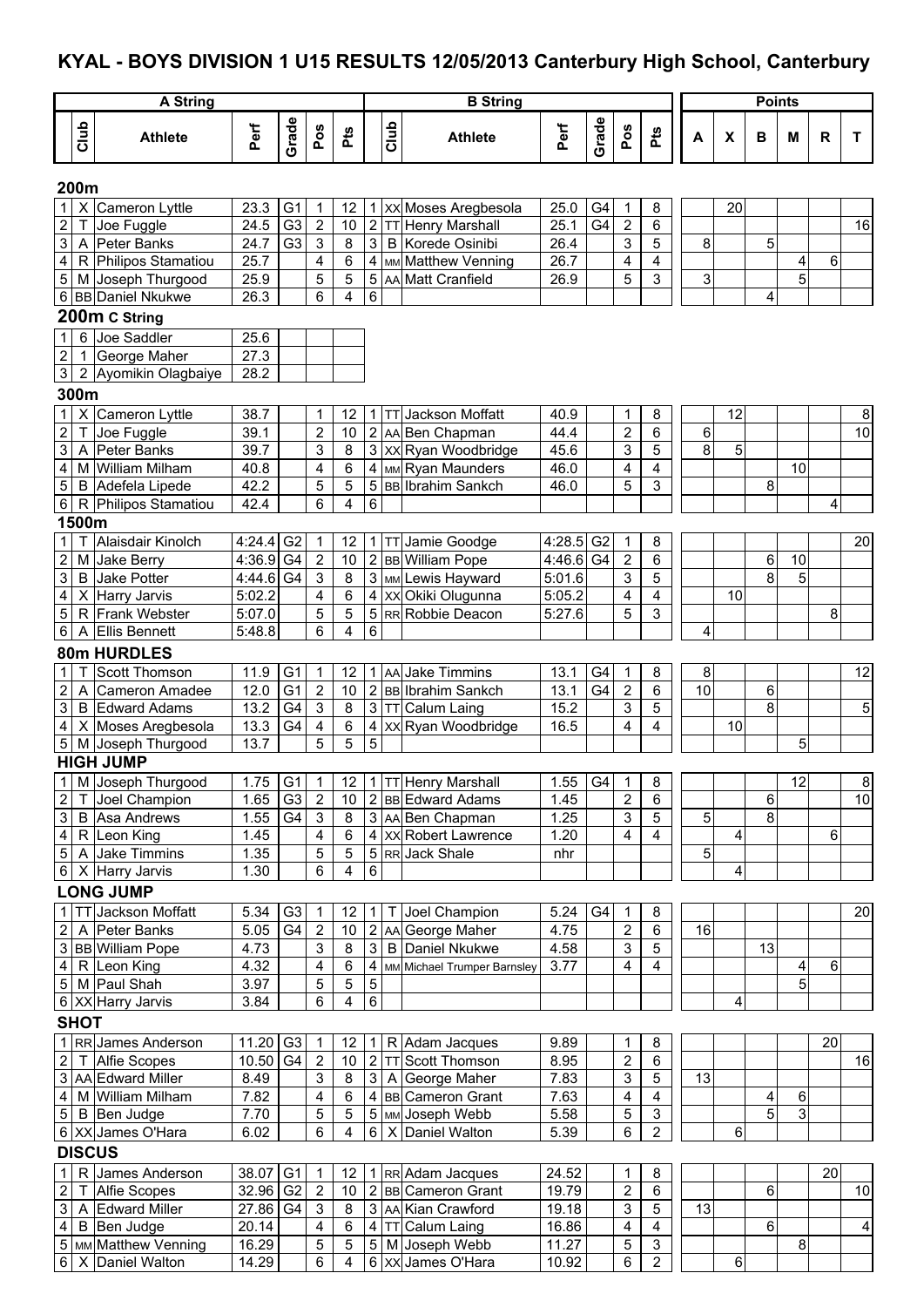### **KYAL - BOYS DIVISION 1 U15 RESULTS 12/05/2013 Canterbury High School, Canterbury**

|                                         |               | A String                                                                         |       |                |                |            |   |      | <b>B</b> String                                                    | <b>Points</b> |       |                |      |   |    |    |   |    |    |
|-----------------------------------------|---------------|----------------------------------------------------------------------------------|-------|----------------|----------------|------------|---|------|--------------------------------------------------------------------|---------------|-------|----------------|------|---|----|----|---|----|----|
|                                         | Club          | <b>Athlete</b>                                                                   | Perf  | Grade          | Pos            | <b>Pts</b> |   | Club | <b>Athlete</b>                                                     | Perf          | Grade | Pos            | مُّخ | A | X  | B  | м | R  |    |
| <b>HAMMER</b>                           |               |                                                                                  |       |                |                |            |   |      |                                                                    |               |       |                |      |   |    |    |   |    |    |
|                                         |               | R Adam Jacques                                                                   | 41.59 | G <sub>2</sub> | 1              | 12         | 1 |      | IRRIJames Anderson                                                 | 30.63         | G4    | 1              | 8    |   |    |    |   | 20 |    |
| 2                                       |               | Alfie Scopes                                                                     | 39.09 | G <sub>3</sub> | $\overline{2}$ | 10         |   |      | 2 BB Cameron Grant                                                 | 15.83         |       | $\overline{2}$ | 6    |   |    | 6  |   |    | 10 |
| 3                                       |               | B Ben Judge                                                                      | 26.06 |                | 3              | 8          |   |      | 3 XX Okiki Olugunna                                                | 11.10         |       | 3              | 5    |   | 5  | 8  |   |    |    |
| 4                                       |               | X Daniel Walton                                                                  | 21.55 |                | 4              | 6          | 4 |      | Calum Laing                                                        | ndr           |       |                |      |   | 6  |    |   |    |    |
| 5<br>5<br>18.65<br>5<br>A Kian Crawford |               |                                                                                  |       |                |                |            |   |      |                                                                    |               |       |                |      | 5 |    |    |   |    |    |
|                                         | <b>RELAYS</b> |                                                                                  |       |                |                |            |   |      |                                                                    |               |       |                |      |   |    |    |   |    |    |
| 4x100m                                  |               |                                                                                  |       |                |                |            |   |      |                                                                    |               |       |                |      |   |    |    |   |    |    |
|                                         |               | <b>TONBRIDGE AC 1</b>                                                            |       |                |                |            |   |      | Joe Fuggle, Jackson Moffatt, Joel Champion, Henry Marshall         | 48.4          |       | $\mathbf{1}$   | 12   |   |    |    |   |    | 12 |
| $\overline{2}$                          |               | X BEXLEY AC                                                                      |       |                |                |            |   |      | Cameron Lyttle, Moses Aregbesola, James O'Hara, Ayomikin Olagbaiye | 49.1          |       | 2              | 10   |   | 10 |    |   |    |    |
| 3                                       |               | B BLACK & BROM H AC Edward Adams, Ibrahim Sankch, Korede Osinibi, Adefela Lipede |       |                |                |            |   |      |                                                                    | 51.8          |       | 3              | 8    |   |    | 8  |   |    |    |
| 4                                       |               | A ASHFORD AC 1                                                                   |       |                |                |            |   |      | Ben Chapman, Alex Hardy, Matt Cranfield, Jake Timmins              | 52.0          |       | 4              | 6    | 6 |    |    |   |    |    |
| 5                                       |               | M MED & MAID AC                                                                  |       |                |                |            |   |      | Joseph Thurgood, Matthew Venning, Ryan Maunders, Joseph Webb       | 55.1          |       | 5              | 5    |   |    |    | 5 |    |    |
| 6                                       |               | <b>R ITHANET AC</b>                                                              |       |                |                |            |   |      | Leon King, Frank Webster, James Anderson, Philipos Stamatiou       | dnf           |       |                |      |   |    |    |   |    |    |
|                                         |               | 4x300m                                                                           |       |                |                |            |   |      |                                                                    |               |       |                |      |   |    |    |   |    |    |
| 1.                                      |               | TONBRIDGE AC 1                                                                   |       |                |                |            |   |      | Joe Fuggle, Jackson Moffatt, Henry Marshall, Joe Saddler           | 2:44.5        |       | 1              | 12   |   |    |    |   |    | 12 |
| 2                                       |               | B BLACK & BROM H AC Edward Adams, Ben Judge, Korede Osinibi, William Pope        |       |                |                |            |   |      |                                                                    | 2:55.6        |       | 2              | 10   |   |    | 10 |   |    |    |
| 3                                       |               | A ASHFORD AC 1                                                                   |       |                |                |            |   |      | Ellis Bennett, Cameron Amadee, George Maher, Alex Hardy            | 3:00.0        |       | 3              | 8    | 8 |    |    |   |    |    |
| 4                                       |               | M MED & MAID AC                                                                  |       |                |                |            |   |      | Ryan Maunders, William Milham, Jake Berry, Lewis Hayward           | 3:00.4        |       | 4              | 6    |   |    |    | 6 |    |    |
| 5                                       |               | X BEXLEY AC                                                                      |       |                |                |            |   |      | Okiki Olugunna, Harry Jarvis, Ryan Woodbridge, Robert Lawrence     | 3:07.8        |       | 5              | 5    |   | 5  |    |   |    |    |

**A X B M R T**

**TOTAL U13's POINTS** 67.5 88 122.5 74 97 149

**TOTAL U15's POINTS** 118 107 125 88 90 173  $(3) (4) (2) (6) (5) (1)$ 

 $(6) (4) (2) (5) (3) (1)$ 

**OVERALL TOTAL POINTS** 186 195 248 162 187 322  $(5)$   $(3)$   $(2)$   $(6)$   $(4)$   $(1)$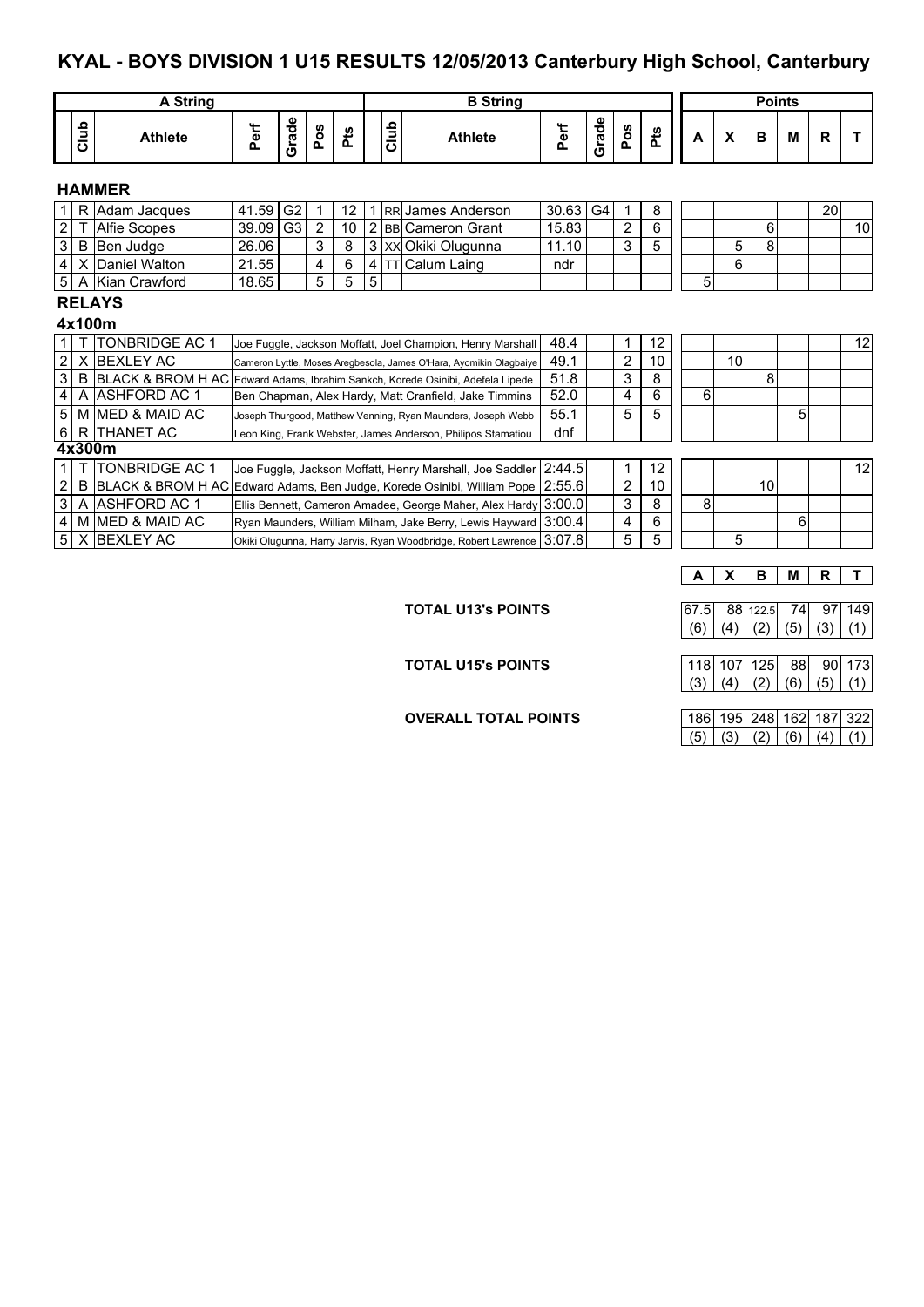# **KYAL - BOYS DIVISION 2 U13 RESULTS 12/05/2013 Canterbury High School, Canterbury**

|                         |              | <b>A String</b>                          |              |                |                |         |                         |      | <b>B</b> String                                            |              |       |                                       |                              |    |             |    | <b>Points</b> |    |   |
|-------------------------|--------------|------------------------------------------|--------------|----------------|----------------|---------|-------------------------|------|------------------------------------------------------------|--------------|-------|---------------------------------------|------------------------------|----|-------------|----|---------------|----|---|
|                         | Club         | <b>Athlete</b>                           | Perf         | Grade          | Pos            | Pts     |                         | Club | <b>Athlete</b>                                             | Perf         | Grade | Pos                                   | Pts                          | Z  | $\mathbf c$ | D  | Κ             | P  | Y |
| 100m                    |              |                                          |              |                |                |         |                         |      |                                                            |              |       |                                       |                              |    |             |    |               |    |   |
| $\mathbf 1$             | C            | Seyi Olatunji                            | 13.3         | G <sub>3</sub> | 1              | 12      |                         |      | 1 DD Maliek Mills                                          | 14.7         |       | $\mathbf 1$                           | $\,8\,$                      |    | 12          | 8  |               |    |   |
| $\boldsymbol{2}$        | D            | Mineh Orogun                             | 14.0         | G <sub>4</sub> | $\overline{2}$ | 10      |                         |      | 2 CC Liam Sale Sharp                                       | 15.4         |       | $\overline{2}$                        | $\,6$                        |    | 6           | 10 |               |    |   |
| $\overline{3}$          | Κ            | Thomas Hill                              | 14.5         |                | 3              | 8       | دى                      |      | 15 Matt Horlock                                            | 15.8         |       | 3                                     | 5                            |    |             |    | 8             |    |   |
| 4                       | P            | James O'Gorman                           | 14.7         |                | 4              | 6       | $\overline{\mathbf{4}}$ |      | Z Julian Clark                                             | 18.9         |       | 4                                     | 4                            | 4  |             |    |               | 6  |   |
| $\,$ 5 $\,$             |              | ZZ Craig Deeley<br>6 UU Bradley Richards | 14.9<br>15.1 |                | 5<br>6         | 5<br>4  | 5<br>$\overline{6}$     |      |                                                            |              |       |                                       |                              | 5  |             |    |               |    |   |
|                         |              |                                          |              |                |                |         |                         |      |                                                            |              |       |                                       |                              |    |             |    |               |    |   |
|                         |              | 100m C String                            |              |                |                |         |                         |      |                                                            |              |       |                                       |                              |    |             |    |               |    |   |
| $\mathbf{1}$            |              | Cameron Keys                             | 17.0         |                |                |         |                         |      |                                                            |              |       |                                       |                              |    |             |    |               |    |   |
| 200m                    |              |                                          |              |                |                |         |                         |      |                                                            |              |       |                                       |                              |    |             |    |               |    |   |
| 1                       | D            | Mineh Orogun                             | 28.5         | G4             | 1              | 12      | 1.                      |      | <b>DD</b> Maliek Mills                                     | 31.2         |       | 1                                     | 8                            |    |             | 20 |               |    |   |
| $\overline{c}$          | K            | <b>Thomas Hill</b>                       | 30.2         |                | $\overline{2}$ | 10      | $\overline{2}$          |      | 15 Felix Brooks                                            | 31.9         |       | $\overline{2}$                        | $6\phantom{1}$               |    |             |    | 10            |    |   |
|                         |              | 3 UU Matt Horlock                        | 31.0<br>31.4 |                | 3<br>4         | $\,8\,$ |                         |      | 3 PP Elliot Horton<br>Z Julian Clark                       | 37.5<br>38.7 |       | $\sqrt{3}$<br>$\overline{\mathbf{4}}$ | 5<br>$\overline{\mathbf{4}}$ | 10 |             |    |               | 5  |   |
|                         |              | 4 ZZ Craig Deeley<br>5 P Toby West       | 35.5         |                | 5              | 6<br>5  | $\overline{4}$<br>5     |      |                                                            |              |       |                                       |                              |    |             |    |               | 5  |   |
|                         |              | 200m C String                            |              |                |                |         |                         |      |                                                            |              |       |                                       |                              |    |             |    |               |    |   |
|                         |              | 1 U Bradley Richards                     | 32.1         |                |                |         |                         |      |                                                            |              |       |                                       |                              |    |             |    |               |    |   |
| 1500m                   |              |                                          |              |                |                |         |                         |      |                                                            |              |       |                                       |                              |    |             |    |               |    |   |
| $\mathbf{1}$            |              | <b>KK</b> Douglas Noel                   | $5:14.5$ G4  |                | 1              | 12      | 11                      |      | K Oliver Weston                                            | 5:20.3       |       | 1                                     | 8                            |    |             |    | 20            |    |   |
| $\overline{2}$          | U            | Dan Schofield                            | 5:16.7       |                | $\sqrt{2}$     | 10      |                         |      | 2 JUU Tyler Green                                          | 5:40.0       |       | 2                                     | 6                            |    |             |    |               |    |   |
| $3$ D                   |              | Cameron Sharp                            | 5:42.9       |                | $\mathfrak{S}$ | 8       |                         |      | 3 DD Rowan Burford                                         | 6:20.4       |       | 3                                     | 5                            |    |             | 13 |               |    |   |
|                         |              | <b>75m HURDLES</b>                       |              |                |                |         |                         |      |                                                            |              |       |                                       |                              |    |             |    |               |    |   |
| $\mathbf{1}$            | C            | Seyi Olatunji                            | 14.4         | G4             | 1              | 12      |                         |      | 1 UU Cameron Keys                                          | 18.1         |       | $\mathbf{1}$                          | 8                            |    | 12          |    |               |    |   |
| $\overline{\mathbf{c}}$ | U            | Felix Brooks                             | 16.0         |                | $\overline{2}$ | 10      | $\overline{2}$          |      |                                                            |              |       |                                       |                              |    |             |    |               |    |   |
| $\overline{3}$          | D            | Jude Potter                              | 18.1         |                | 3              | 8       | 3                       |      |                                                            |              |       |                                       |                              |    |             | 8  |               |    |   |
| $\overline{4}$          | P            | <b>Elliot Horton</b>                     | 18.4         |                | 4              | 6       | 4                       |      |                                                            |              |       |                                       |                              |    |             |    |               | 6  |   |
|                         |              | <b>HIGH JUMP</b>                         |              |                |                |         |                         |      |                                                            |              |       |                                       |                              |    |             |    |               |    |   |
| 1                       | $\mathsf{C}$ | Seyi Olatunji                            | 1.35         | G <sub>3</sub> | 1              | 12      |                         |      | 1 JUU Tyler Green                                          | 1.05         |       | 1                                     | 8                            |    | 12          |    |               |    |   |
| $\boldsymbol{2}$        | U            | Cameron Keys                             | 1.20         |                | $\sqrt{2}$     | 10      | $\overline{2}$          |      |                                                            |              |       |                                       |                              |    |             |    |               |    |   |
| $\mathfrak{S}$          | D            | Jude Potter                              | 1.05         |                | 3              | 8       | 3                       |      |                                                            |              |       |                                       |                              |    |             | 8  |               |    |   |
|                         |              | <b>LONG JUMP</b>                         |              |                |                |         |                         |      |                                                            |              |       |                                       |                              |    |             |    |               |    |   |
| $\mathbf{1}$            | U            | <b>Felix Brooks</b>                      | 3.82         |                | 1              | 12      | 1 <sup>1</sup>          |      | D Harry Purkiss                                            | 3.44         |       | 1                                     | 8                            |    |             | 8  |               |    |   |
| $\overline{2}$<br>P     |              | <b>Toby West</b>                         | 3.57         |                | 2              | 10      |                         |      | 2 UU Matt Horlock                                          | 3.36         |       | $\overline{2}$                        | 6                            |    |             |    |               | 10 |   |
|                         |              | 3 DD Jude Potter                         | 3.47         |                | 3              | 8       | $\mathfrak{S}$          |      |                                                            |              |       |                                       |                              |    |             | 8  |               |    |   |
| 4 <sup>1</sup>          |              | C Liam Sale Sharp                        | 3.44         |                | 4              | 6       | $\overline{\mathbf{4}}$ |      |                                                            |              |       |                                       |                              |    | 6           |    |               |    |   |
| <b>SHOT</b>             |              |                                          |              |                |                |         |                         |      |                                                            |              |       |                                       |                              |    |             |    |               |    |   |
| $\mathbf{1}$<br>P       |              | James O'Gorman                           | 7.40         | G4             | 1              | 12      |                         |      | 1 DD Maliek Mills                                          | 4.25         |       | 1                                     | 8                            |    |             | 8  |               | 12 |   |
| $\sqrt{2}$<br>U         |              | George Erlam                             | 5.55         |                | $\sqrt{2}$     | 10      |                         |      | 2   UU   Logan Green                                       | 2.49         |       | $\boldsymbol{2}$                      | 6                            |    |             |    |               |    |   |
| $\mathbf{3}$            | D            | Joel Constant                            | 4.51         |                | $\mathfrak{S}$ | 8       | $\overline{3}$          |      |                                                            |              |       |                                       |                              |    |             | 8  |               |    |   |
|                         |              | <b>HAMMER</b>                            |              |                |                |         |                         |      |                                                            |              |       |                                       |                              |    |             |    |               |    |   |
| $\mathbf{1}$            | P            | James O'Gorman                           | 20.69        |                | 1              | 12      | 1                       |      |                                                            |              |       |                                       |                              |    |             |    |               | 12 |   |
|                         |              | 2 D Joel Constant                        | 9.88         |                | $\overline{2}$ | 10      | $\sqrt{2}$              |      |                                                            |              |       |                                       |                              |    |             | 10 |               |    |   |
|                         |              | <b>JAVELIN</b>                           |              |                |                |         |                         |      |                                                            |              |       |                                       |                              |    |             |    |               |    |   |
| $\cdot$ j.              |              | C Liam Sale Sharp                        | 26.72 G3     |                | 1              | 12      |                         |      | 1 JUU Logan Green                                          | 16.80        |       | 1                                     | 8                            |    | 12          |    |               |    |   |
| $\overline{2}$<br>U     |              | George Erlam                             | 20.90        |                | $\overline{2}$ | 10      | $\overline{2}$          |      |                                                            |              |       |                                       |                              |    |             |    |               |    |   |
| 3 <sup>1</sup>          | D            | Nathan King                              | 15.73        |                | $\overline{3}$ | 8       | $\overline{3}$          |      |                                                            |              |       |                                       |                              |    |             | 8  |               |    |   |
|                         |              | 4x100m RELAYS                            |              |                |                |         |                         |      |                                                            |              |       |                                       |                              |    |             |    |               |    |   |
| $\mathbf{1}$            |              | K INVICTA EK AC                          |              |                |                |         |                         |      | Douglas Noel, Oliver Weston, Joe Lafferty, Thomas Hill     | 60.6         |       | 1                                     | 12                           |    |             |    | 12            |    |   |
| $\overline{2}$          | D            | <b>DARTFORD H AC</b>                     |              |                |                |         |                         |      | Mineh Orogun, Harry Purkiss, Maliek Mills, Jude Potter     | 61.0         |       | $\overline{\mathbf{c}}$               | 10                           |    |             | 10 |               |    |   |
| دى                      | U            | <b>TONBRIDGE AC 2</b>                    |              |                |                |         |                         |      | Felix Brooks, Bradley Richards, Cameron Keys, Matt Horlock | 64.3         |       | 3                                     | $\overline{8}$               |    |             |    |               |    |   |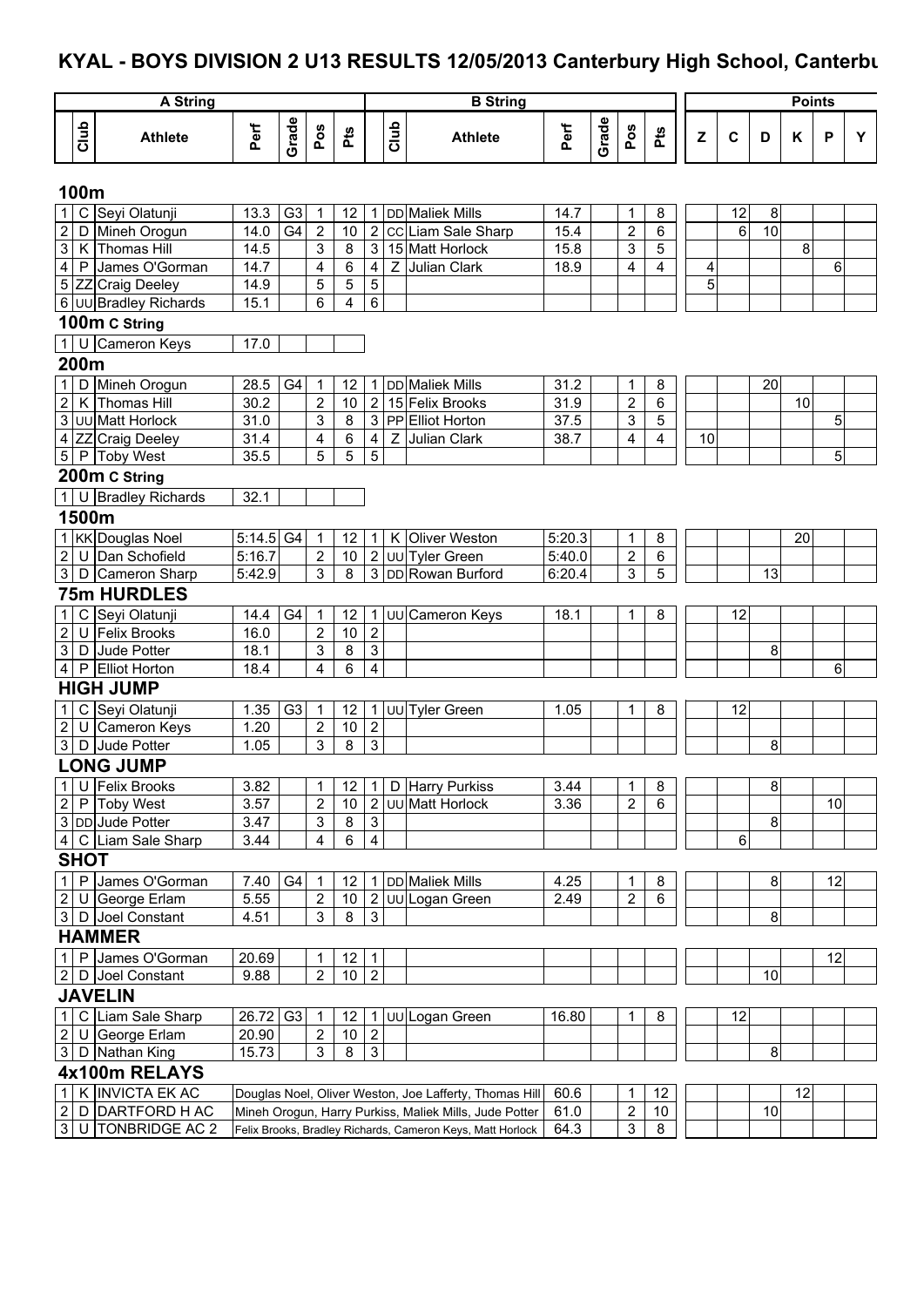



































 $\overline{8}$